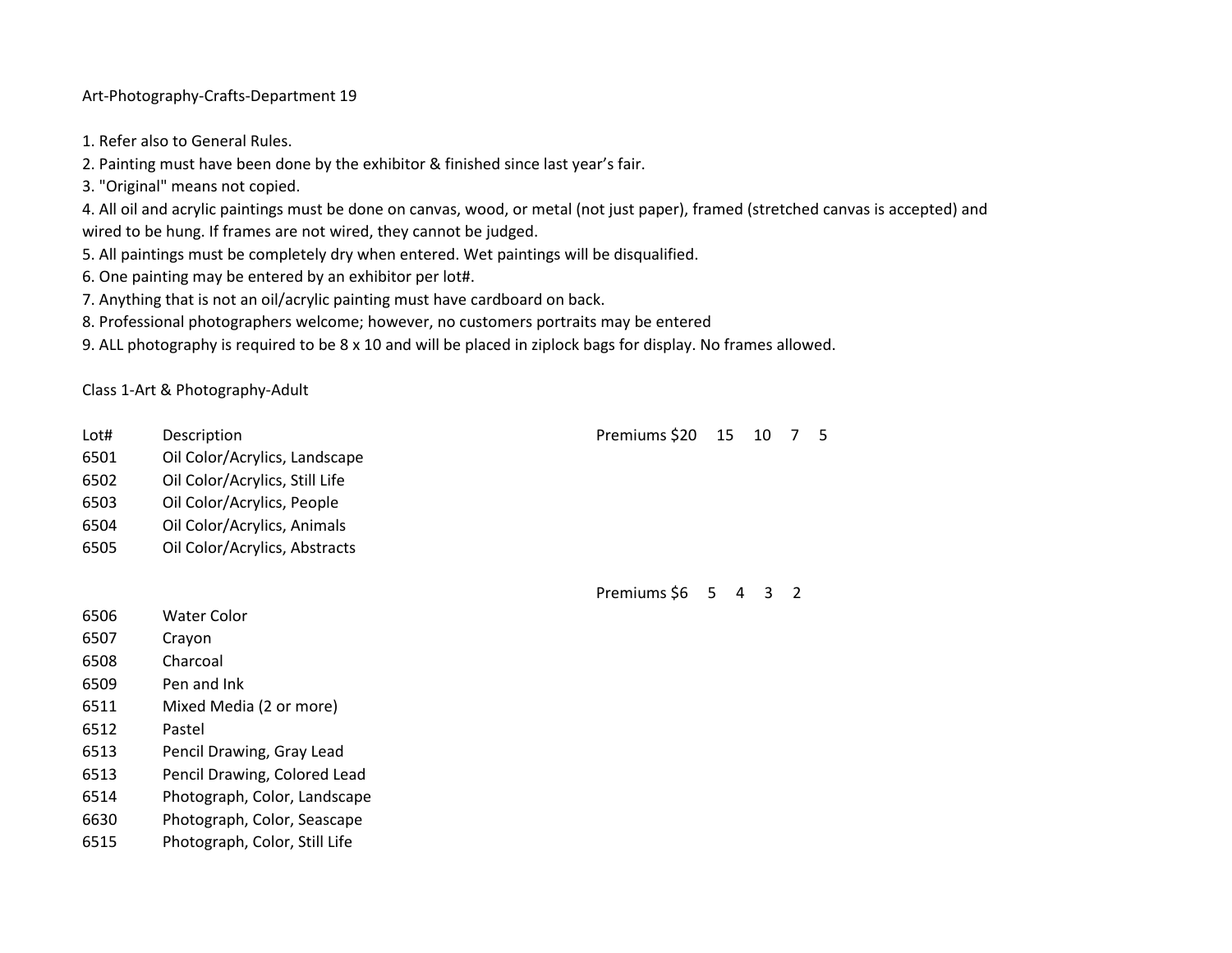- Photograph, Color, People
- Photograph, Color, Animals
- Photograph, B&W, Landscape
- Photograph, B&W, Seascape
- Photograph, B&W, Still Life
- Photograph, B&W, People
- Photograph, B&W, Animals
- Painting on Fabric
- Metal Repousse
- Collage (must be placed on a 14"x22" poster board)
- Sculpture, Hand Built
- Other
- Best of Show Painting (RIBBON for premium)
- Scratch Board
- Class 2– Handcrafts-Adult
- 1. Refer also to General Rules.
- 2. This section includes handmade articles. No commercial articles will be accepted.
- 3. All entries must be made by the exhibitor since last year's fair.
- 4. Ceramic articles should have identification marks to indicate that they are originals.
- 5. Quality, not size, determines prize worthiness.
- 
- Bead Work
- Ceramics
- Corn Husk Article
- Counted Cross Stitch, Picture
- Counted Cross Stitch, other useful articles
- Counted Cross Stitch, Stamped
- Cone and Nut Work
- Creative Christmas Article Wooden
- Creative Christmas Article Quilted
- Creative Christmas Article Painted

Lot# Description **Description** Description **Premiums** \$5 4 3 2 1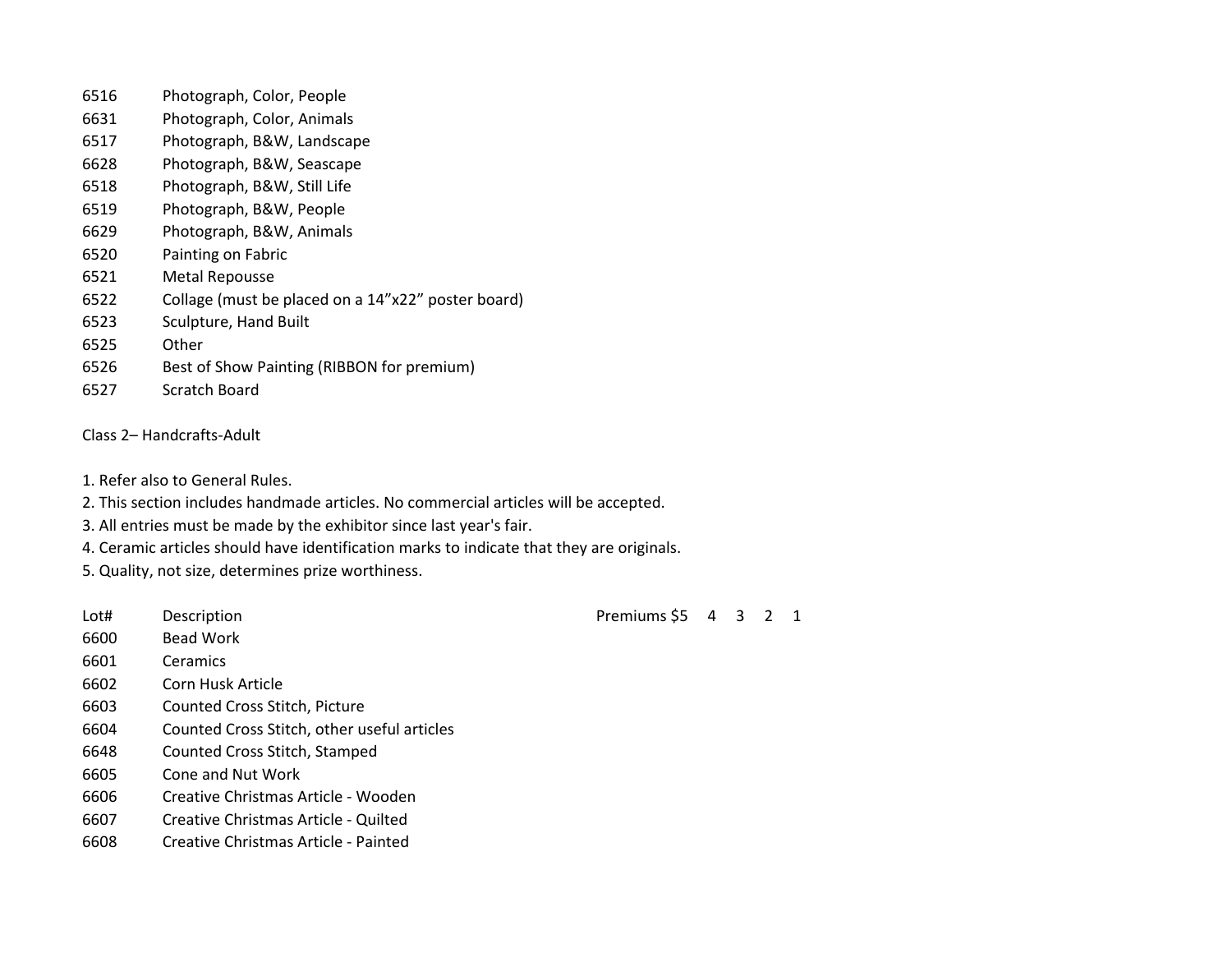- Creative Christmas Article Misc.
- Creative Flower/Dried Flower
- Decoupage
- Doll, Creative and Traditional
- Hand Built or Thrown Pottery
- Hand Weaving
- Jewelry, Hand Crafted
- Leather Work
- Macramé
- Metal Craft
- Model made by Exhibitor
- Painted Novelties-Household Article
- Painted Novelties-Decorative
- Painted Novelties-Furniture
- Painted Novelties-Misc.
- Paper Craft
- Plaster of Paris
- Plastic Canvas Work
- Sand Art
- Scrapbook-Travel
- Scrapbook-Baby
- Scrapbook-Family
- Scrapbook-Misc.
- Seed Work
- Shell Work
- Soap Carving
- Straw Work
- String Art
- Stuffed Toys
- Wood Burning
- Wood Carving
- Woodcraft-Wooden Toy
- Woodcraft-Household Article
- Woodcraft-Decorative